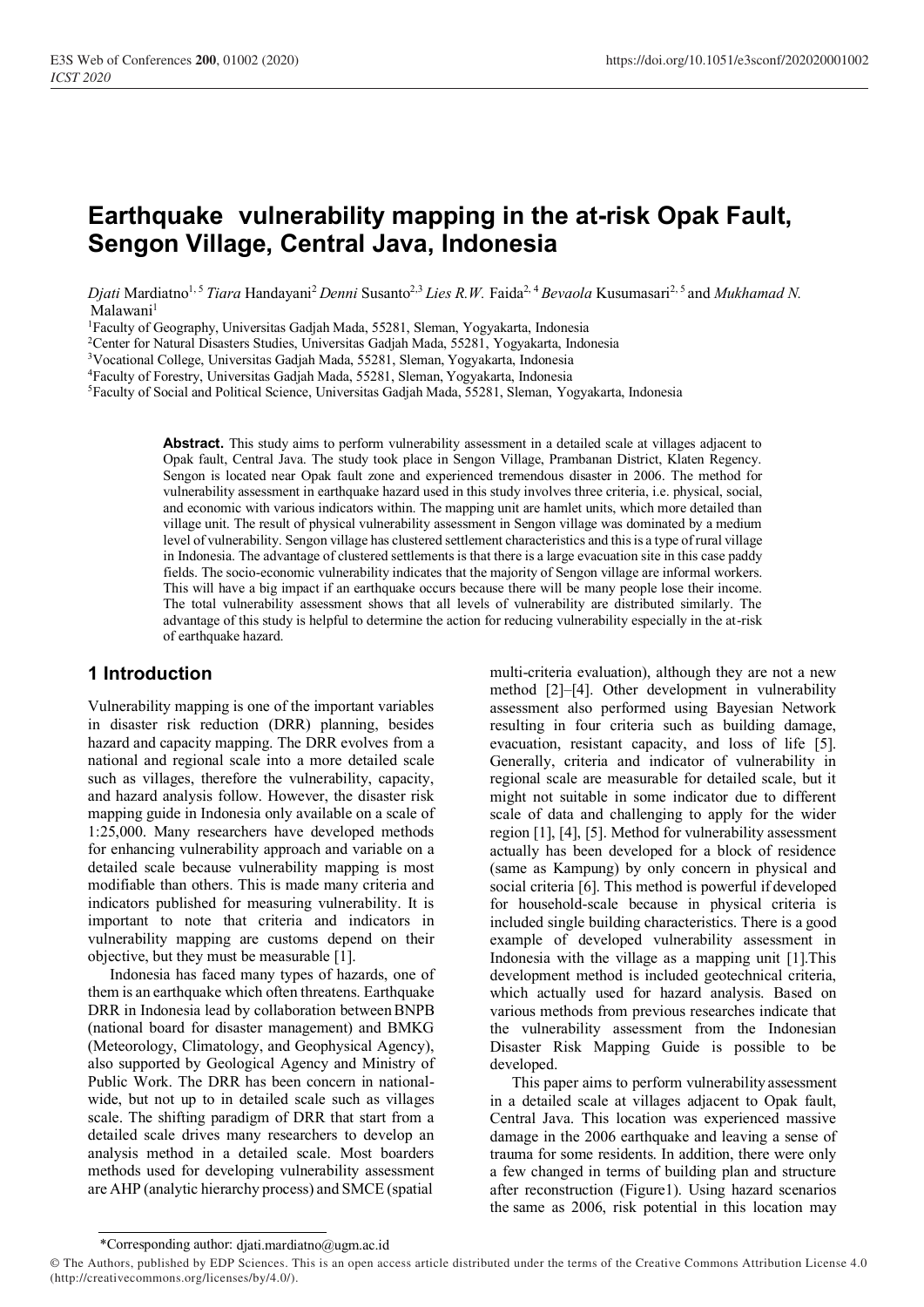be bigger. Vulnerability assessment in this location is useful for management input regarding to vulnerability reduction since they have no proper mitigation plan except initiative evacuation infrastructure [7]. We use hamlet as a mapping unit and some data also presented in a household unit. The criteria and indicators used in this paper are also developed especially at the level of the mapping unit. In order to reduce the damage caused by an earthquake, an earthquake vulnerability map can be used by village government for planning purpose [8].



**Fig. 1. (A)** Reconstructed buildings and road in Sengon Village after destroyed during earthquake 2006; **(B)**  Photographs collection of 2006 earthquake event, restored at Pijar Monument, Sengon Village.

# **2 Methods**

Many researchers have developed methods for earthquake vulnerability assessment with various criteria and indicators. Some of them using pairwise comparison and AHP (Analytic Hierarchy Process) [6], Rough AHP [2], the combination of AHP and VIKOR (VIseKriterijumska Optimizacija I Kompromisno Resenje) [1], complex vulnerability index using SMCE (Spatial Multi-Criteria Evaluation) [9], and development of vulnerability indicators using catastrophe progression assessment [4]. However, the spatial resolution of also different, most of them in the urban-district scale, but one of them has a detailedscale in the village unit [1]. Another development method for vulnerability assessment in a detailed mapping unit on villages scale is performed in lahar hazard using SMCE [3]. The various criteria and indicators developed by previous researches listed in Table 1. This list is useful for the selection of vulnerability assessments in this paper.

**Table 1.** Various criteria and indicators for the vulnerability assessment due to earthquake hazard

| Criteria | <b>Indicator</b>                                                        | Reference         |
|----------|-------------------------------------------------------------------------|-------------------|
| Physical | Width of street, building<br>material, pop. density,                    | [6]               |
|          | number of floor, distance                                               |                   |
|          | to: open site, medical<br>centre, fire station                          |                   |
| Socio-   | Annual income and capital                                               | $\lceil 2 \rceil$ |
| economic | asset, Educational level,                                               |                   |
|          | Employment                                                              |                   |
|          | Village chief, Popular                                                  | [1]               |
|          | place, visiting place, park<br>and other                                |                   |
|          | Poor people and                                                         | [4]               |
|          | unemployment, education<br>and housing                                  |                   |
|          | Elderly population, ratio of<br>children, Female<br>population, widows, | [9]               |

| Criteria       | Indicator                    | Reference |
|----------------|------------------------------|-----------|
|                | housing density, average     |           |
|                | number of persons per        |           |
|                | household, average number    |           |
|                | of wage earners per          |           |
|                | household, minimum level     |           |
|                | of education, women with     |           |
|                | many children                |           |
|                | Unemployed, ratio            |           |
|                | incomes, degree of           |           |
|                | occupancy                    |           |
|                | per room, room area per      |           |
|                | person, average area of      |           |
|                | rooms, private residences,   |           |
|                | population density per       |           |
|                | residence                    |           |
|                | Age, gender, tourism,        | [6]       |
|                | cultural building, migrant,  |           |
|                | residence factor, security   |           |
|                | feeling                      |           |
| Population     | Age and family structure     | [1]       |
| and            | Disadvantaged population     |           |
| household      |                              |           |
| Building       | Average height and age of    | $[2]$     |
| vulnerability  | building                     |           |
|                | Density of built             |           |
|                | environment                  |           |
|                | Average age, building        | [4]       |
|                | density, building layer      |           |
|                | Residence building           | $[9]$     |
|                | density, age and average     |           |
|                | height of buildings, type of |           |
|                | buildings (structure and     |           |
|                | building materials)          |           |
| Structural     | Major office, transport      | $[1]$     |
| and            | node                         |           |
| Infrastructure | Educational institution.     |           |
|                | service centre, stadium,     |           |
|                | museum, historical places    |           |
|                | Total health institution,    | [4]       |
|                | sickbed and physician per    |           |
|                | 1000 pop                     |           |
| Geotechnical   | Slope, curvature, lithology, | $[1]$     |
|                | distance to fault            |           |
| Demographic    | Population density, age      | [4]       |
|                | structure, family structure, |           |
|                | gender                       |           |
| Capacity       | Distance to hospitals,       | $[11]$    |
|                | distance to fire stations,   |           |
|                | distance to police stations, |           |
|                | accessibility, literacy rate |           |

Vulnerability assessment in this paper will be set on villages scale with hamlet as mapping unit, thus criteria and indicator presented in Table 1 should be selected which is fits at that mapping unit. First is selecting the criteria. Based on the guide for risk mapping from Indonesian national broad for disaster management (BNPB), there four criteria for vulnerability assessment, namely physical, social, economic, and environment. These guides only fit for the District scale (sub-district mapping unit), therefore need and enhancement for the indicator within. Some enhancement has been done for vulnerability assessment on a detailed scale but in a hazard type of lahar [3]. In that study, the environmental criteria are ignored, but some indicators in physical and social are enriched for the substitution.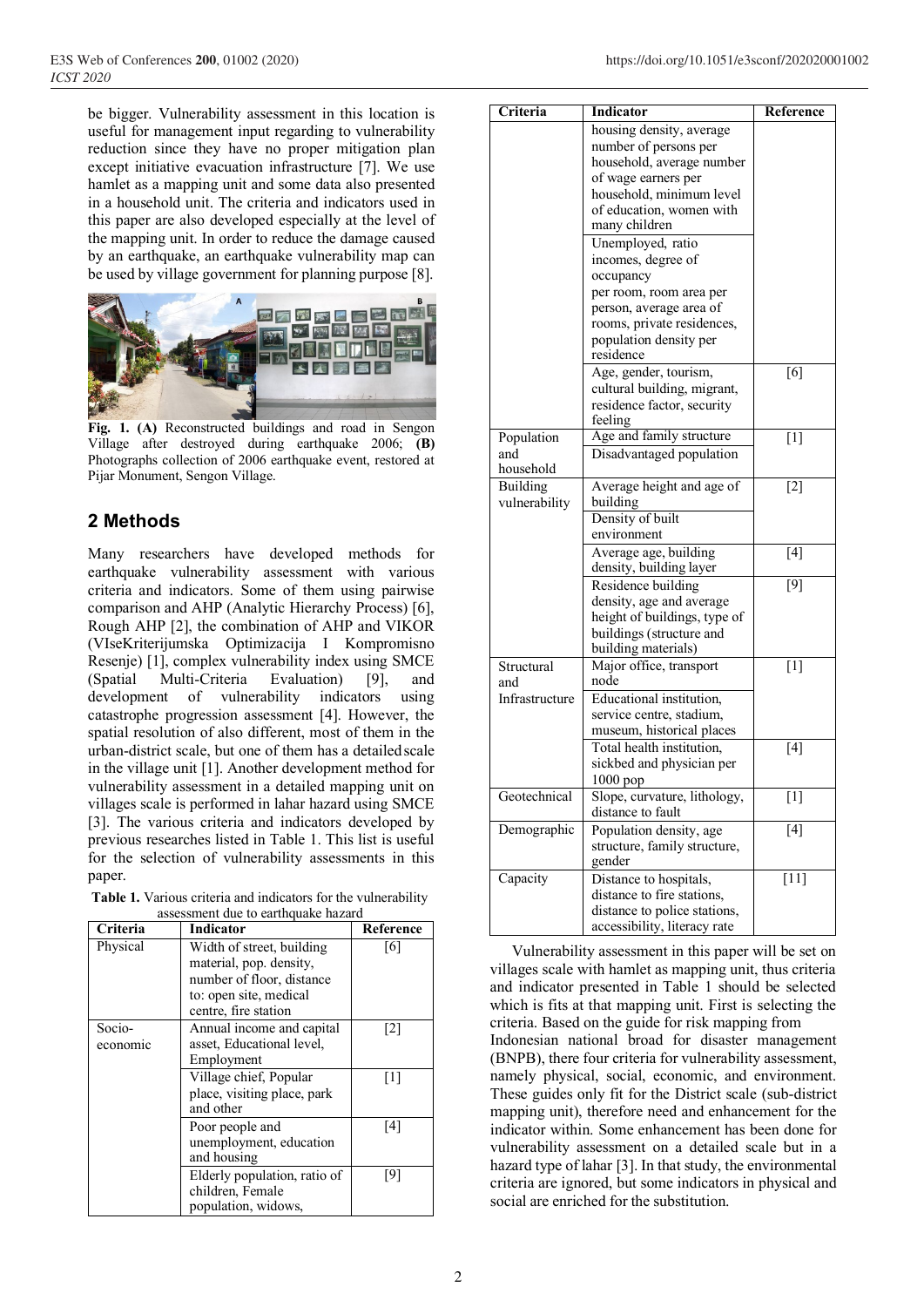It is important to note in the BNPB mapping guide that not all types of hazards should analyze the environment's criteria. In this paper, the vulnerability assessment using three criteria, namely physical, social, and economic (Table 2).

**Table 2.** Criteria and indicators for the vulnerability assessment in this study

| Criteria | азэсээнненын инэ эшиү<br><b>Indicator</b> | <b>Assumption</b>                   |
|----------|-------------------------------------------|-------------------------------------|
| Physical | Number of                                 | Higher number of                    |
|          | building                                  | building, higher                    |
|          |                                           | vulnerability                       |
|          | Building density                          | Higher building                     |
|          |                                           | density, higher                     |
|          |                                           | vulnerability                       |
|          | Evacuation route                          | If there an evacuation              |
|          |                                           | route, lower                        |
|          |                                           | vulnerability                       |
|          | Critical facility                         | Higher number of                    |
|          | (health, market,                          | critical facility,                  |
|          | mosque, etc.)                             | higher vulnerability                |
| Social   | Population                                | Higher population,                  |
|          |                                           | higher vulnerability                |
|          | Population                                | Higher population                   |
|          | density                                   | density, higher                     |
|          |                                           | vulnerability                       |
|          | Disabled                                  | Higher disabled                     |
|          | population                                | population, higher                  |
|          |                                           | vulnerability                       |
|          | Elderly                                   | Higher elderly                      |
|          | population                                | population, higher                  |
|          |                                           | vulnerability                       |
|          | Toddler                                   | Higher toddler                      |
|          | population                                | population, higher<br>vulnerability |
| Economic | Poor/                                     | Higher                              |
|          | unemployment                              | poor/unemployment                   |
|          | population                                | population, higher                  |
|          |                                           | vulnerability                       |
|          | Micro industry                            | Higher number of                    |
|          |                                           | micro industry,                     |
|          |                                           | higher vulnerability                |
|          | Informal worker                           | Higher informal                     |
|          |                                           | worker population,                  |
|          |                                           | higher vulnerability                |

## **3 Result and Discussion**

The indicators for vulnerability assessment are custom depends on the mapping scale. The more detailed scale needs more indicators and data input. This is significant to the disaster reduction on a detailed scale that required an applicable action plan. In this study, earthquake vulnerability assessment involves three criteria, i.e. physical, social, and economic with various indicators within. In earthquake vulnerability assessment, building distribution and its density is important to take into account, especially in physical vulnerability. The denser building distribution leads to the more vulnerable. Building distribution is easy to obtain using aerial photo or satellite image, because image with high spatial resolution is adequate and up-to date data for disaster management [10]. The previous study showed that the number of building and building density is influenced to physical vulnerability. For the technical purpose, a constructional characteristic also necessary [11].

However, in this study, the constructional characteristic of a building are ignored. In the study area, building distribution has a nucleated type, but some of them are also dispersed along the road (Figure 2). In Sengon village, there was much open space functioned as an agricultural field that surrounds the settlement area. This type of building distribution is common in a rural area in Indonesia. The highest building number is in Cabakan hamlet, consist of 251 buildings. In general, building density in Sengon is not dense as in urban, but some hamlets have high density of over 10 building/ha, i.e. Sengon, Sumberejo, Belan, and Cabakan.



**Fig. 2**. **(**A) Building distribution in Sengon village (3) shows in black dot (1). In the study area was already installed evacuation route (2). (B) Graph of building density in Sengon Village shows that Paten hamlet is the lowest, and dominating by four hamlet with a building density over 10/ha.

Besides building, the evacuation route became one of the indicators for physical vulnerability assessment. The evacuation route is important in disaster preparedness for reducing chaotic events during a crisis. In this study, the assumption built for the evacuation route is where the settlement located near from evacuation route, the more prepared for evacuation and lower vulnerable. The evacuation route was installed in Sengon village according to the accessibility of the main assembly point, type, and condition of route [7]. There is two main evacuation direction, the northern parts of the village are directed to the Village Office of Sengon, and the southern parts are directed to the Dukuh football field.

The result of physical vulnerability assessment in Sengon village was dominated by a medium level of vulnerability (Figure 3). A half from total hamlets in Sengon village are classified into a medium level.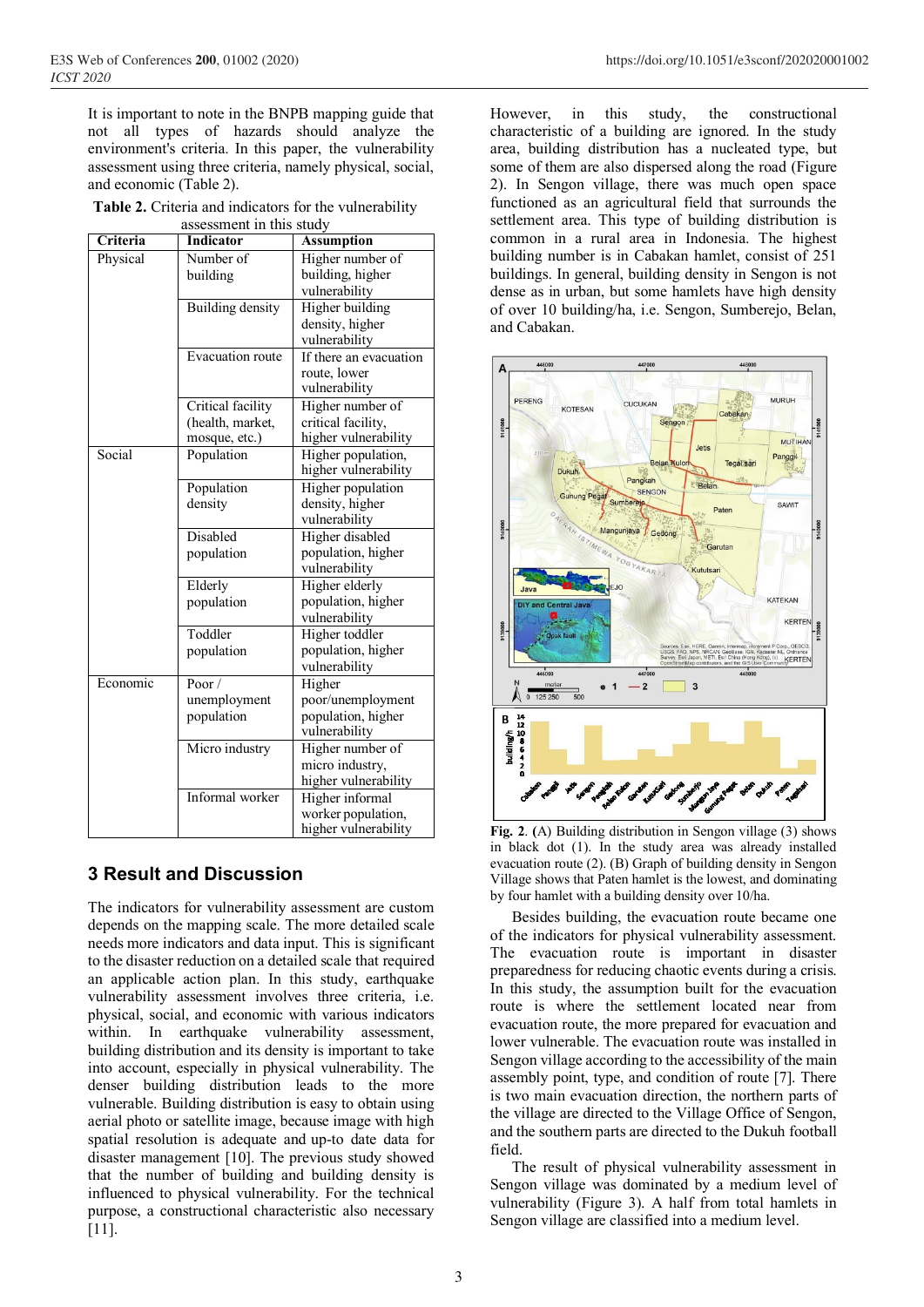Therefore, three hamlets are at a low level, and five others are at a high level. Three hamlets which classified into a lower level which have a lower building number compared to others. This is indicated that physical vulnerability in Sengon village mostly controlled by building distribution (number and density). Landuse in Sengon village are dominated by agricultural fields (>60 %). This kind of land use is useful in case of emergency as a first escape place for avoiding building damage.



**Fig.3.** Physical vulnerability of earthquake hazard in Sengon village, there hamlets at low level (1), a half of total hamlets are classified in medium level (2), and five other are in high level (3).

Social and economic vulnerability are performed together due to interdependency indicators. The combination of social and economic assessment resulting in socio-economic vulnerability which poor people as the most influenced indicator. This is mostly similar to the vulnerability assessment performed by Ref. [4]. In the same research, health infrastructures are also important for vulnerability assessment. In Sengon villages, there is only one health infrastructure located in Cabakan hamlet. Nevertheless, this health infrastructure is accessible for all residents in Senogn village. Socio-economic vulnerability in Sengon village was consist of four hamlets at a high level (Figure 4). Medium and low level is the same, distributed in six hamlets. It is important to note that >90% of residents in Sengon are informal workers, who tend to be as vulnerable people when a disaster occurs. Another indicator that influenced socio-economic vulnerability is the population number. Hamlets with a higher population number tend to a higher level of vulnerability such as in Gedong and Cabakan.



**Fig. 4.** Socio-economic vulnerability in Sengon village. The medium (2) and low (3) level are the sume, consist of six hamlets, while high level (3) distributes in four hamlets.

The combination of three different types of vulnerability results in total vulnerability. Allindicators presented in the method are well collected, but the unemployment data are rather difficult because the data are dynamics. Monograph data from Sengon village is not cover this kind of data. Therefore, the data collection using basic information from Kartu Keluarga (household card) performed by village officers. Same case with poor people, the data are also slightly difficult to obtain in Sengon due to various standards used. Based on Statistics Indonesia, poor people are classified as people who cannot meet their daily basic needs. Using this standard, the village officer states that many residents will be classified as poor people. In thisstudy, the poor and unemployed people data were generated from the type of their profession, which is in line with the number of informal workers data. Total vulnerability assessment shows that all levels of vulnerability are distributed similarly (Figure 5). In the center of the village, there were dominated by a low level due to socio- economic vulnerability. This location also dominated by the type of land use agricultural field. However, the total vulnerability is almost the same as the socio-economic vulnerability, only one hamlet at a different level, i.e. Belan. This condition was influenced by many critical facilities accumulated in this hamlet such as the village office. Belan hamlet also has greater building density.